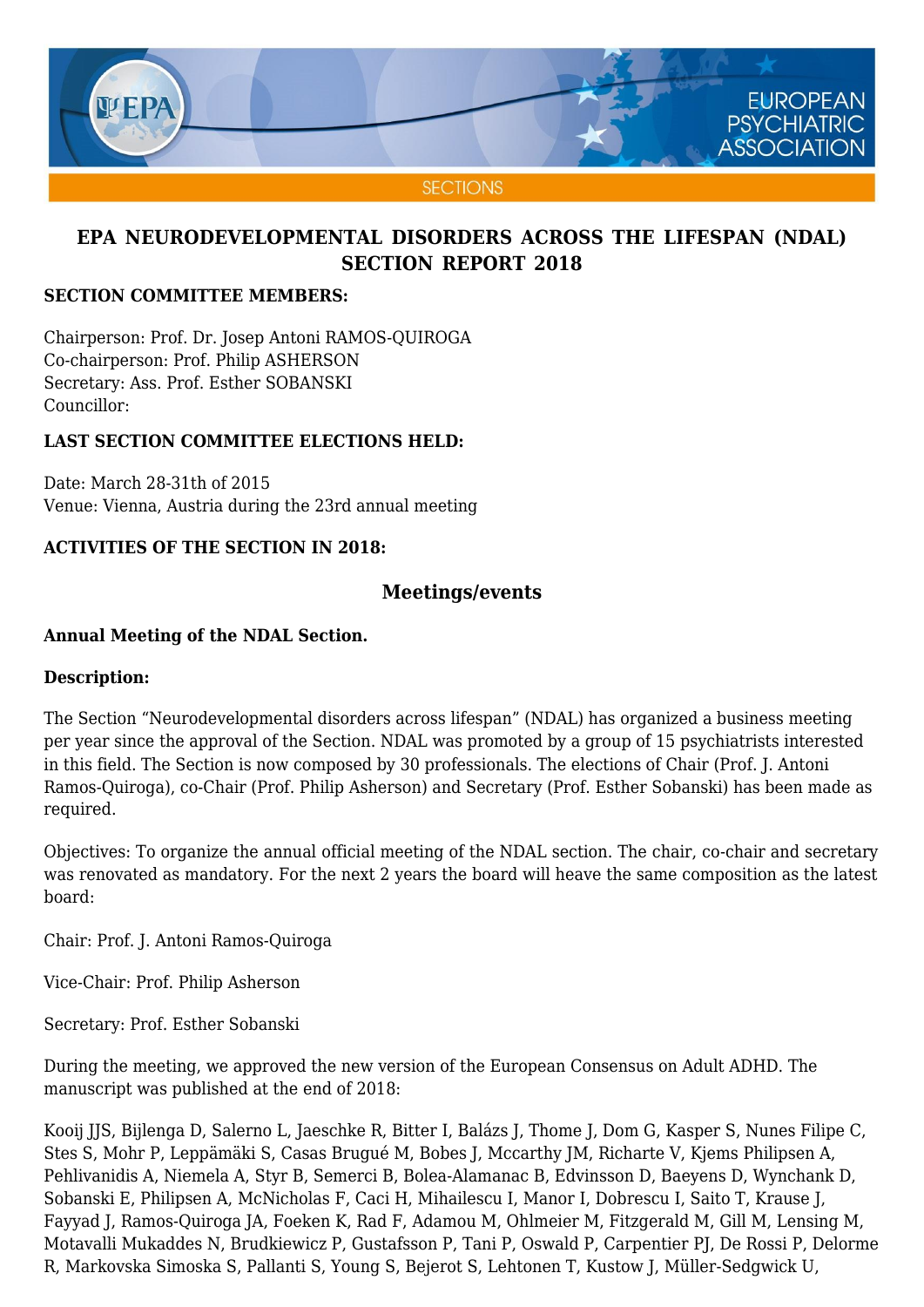

Hirvikoski T, Pironti V, Ginsberg Y, Félegyházy Z, Garcia-Portilla MP, Asherson P. Updated European Consensus Statement on diagnosis and treatment of adult ADHD. Eur Psychiatry. 2018 Nov 16;56:14-34. doi: 10.1016/j.eurpsy.2018.11.001. [Epub ahead of print] PubMed PMID: 30453134. Also, were approved objectives of the Section and future activities.

**Venue:** 26th European Congress of Psychiatry. Nice **Date:** March 5th 2018

### **Symposium: "Attention-deficit hyperactivity disorder and suicide?"**

### **Description:**

NDAL Section organized an official symposium during the 26th European Congress of Psychiatry in Nice, 2018 (March 5th). It was jointed with Suicidology and Suicide Prevention section.

### *"Attention-deficit hyperactivity disorder and suicide?"*

Chairs: Judit Balazs, Philip Asherson

Speakers:

• Aetiological links between ADHD and the development of depression

Philip Asherson

• Prevalence and treatment of ADHD and mood disorders

Sandra Kooij

• Possible association between attention deficit hyperactivity disorder and attempted suicide in adolescents

Zalsman G and Manor I, Gutnik I, Ben-Dor, DH, Apter A, Sever J, Tyano S, Weizman A

• ADHD and Suicide and Non-Suicidal Self Injury: the role of comorbidity

Judit Balazs

**Venue:** 26th European Congress of Psychiatry in Nice

**Date:** 5 March 2018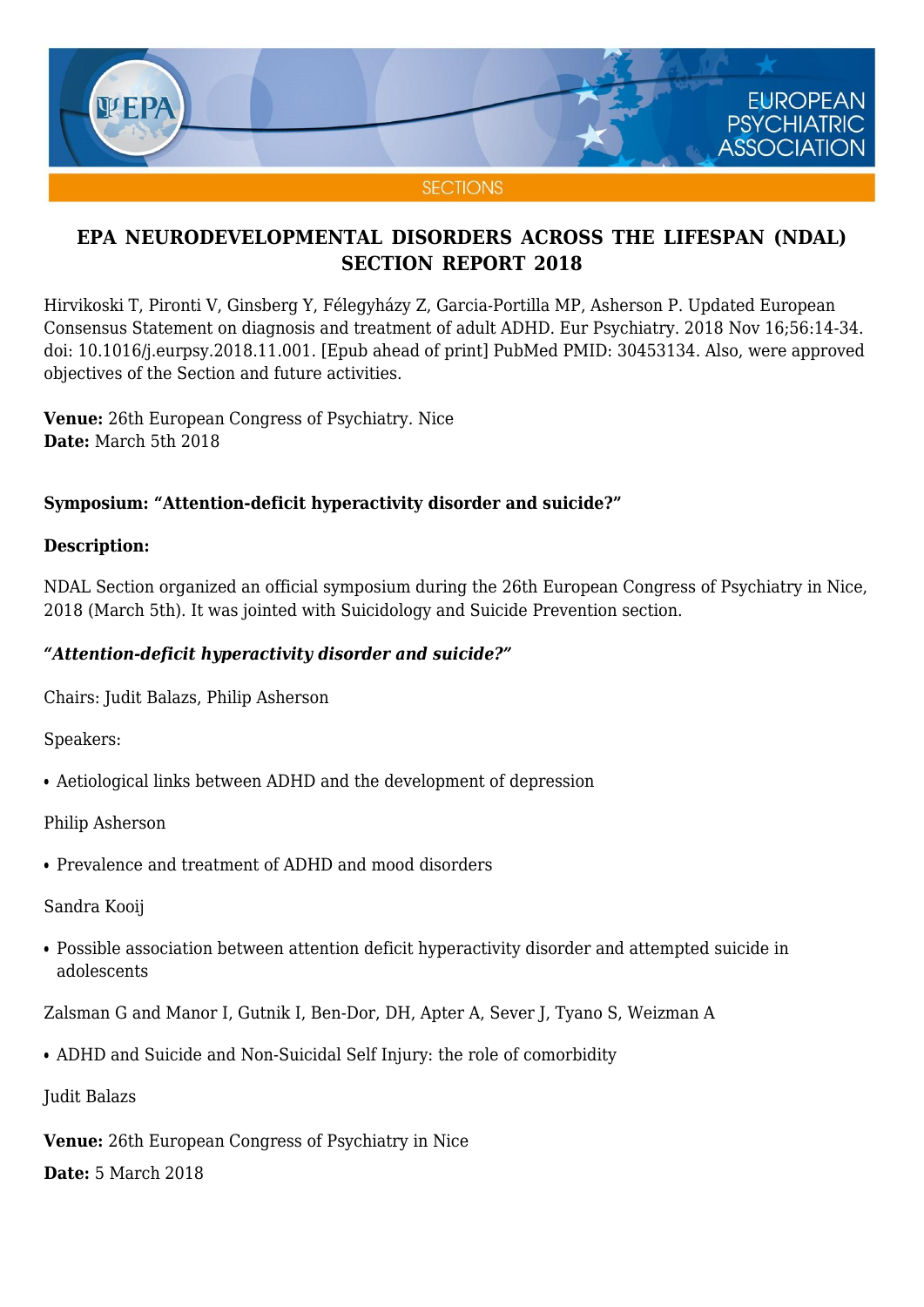

### **EPA Academia Educational Course**

### **Description:**

NDAL Section has organized an EPA Academia Educational Course entitled *"Attention-deficit/hyperactivity disorder (ADHD) in adults: nosology, diagnostic process and treatment"* during the 26th European Congress of Psychiatry in Nice (Mach 3th 14:45-18:15).

Chair: Esther Sobanski

• Background data, epidemiology, etiology, pathophysiology

Philip Asherson, London, United Kingdom

- Clinical picture
- Sandra Kooij, The Hague, Netherlands
- Pharmacotherapy
- J. Antoni Ramos-Quiroga, Barcelona, Spain
- Psychotherapy

Esther Sobanski, Mannheim, Germany

**Venue:** 26th European Congress of Psychiatry in Nice **Date:** 3 March 2018

# **Publications**

### **Updated European Consensus Statement on diagnosis and treatment of adult ADHD.**

**Journal:** Eur Psychiatry. 2018 Nov 16;56:14-34.